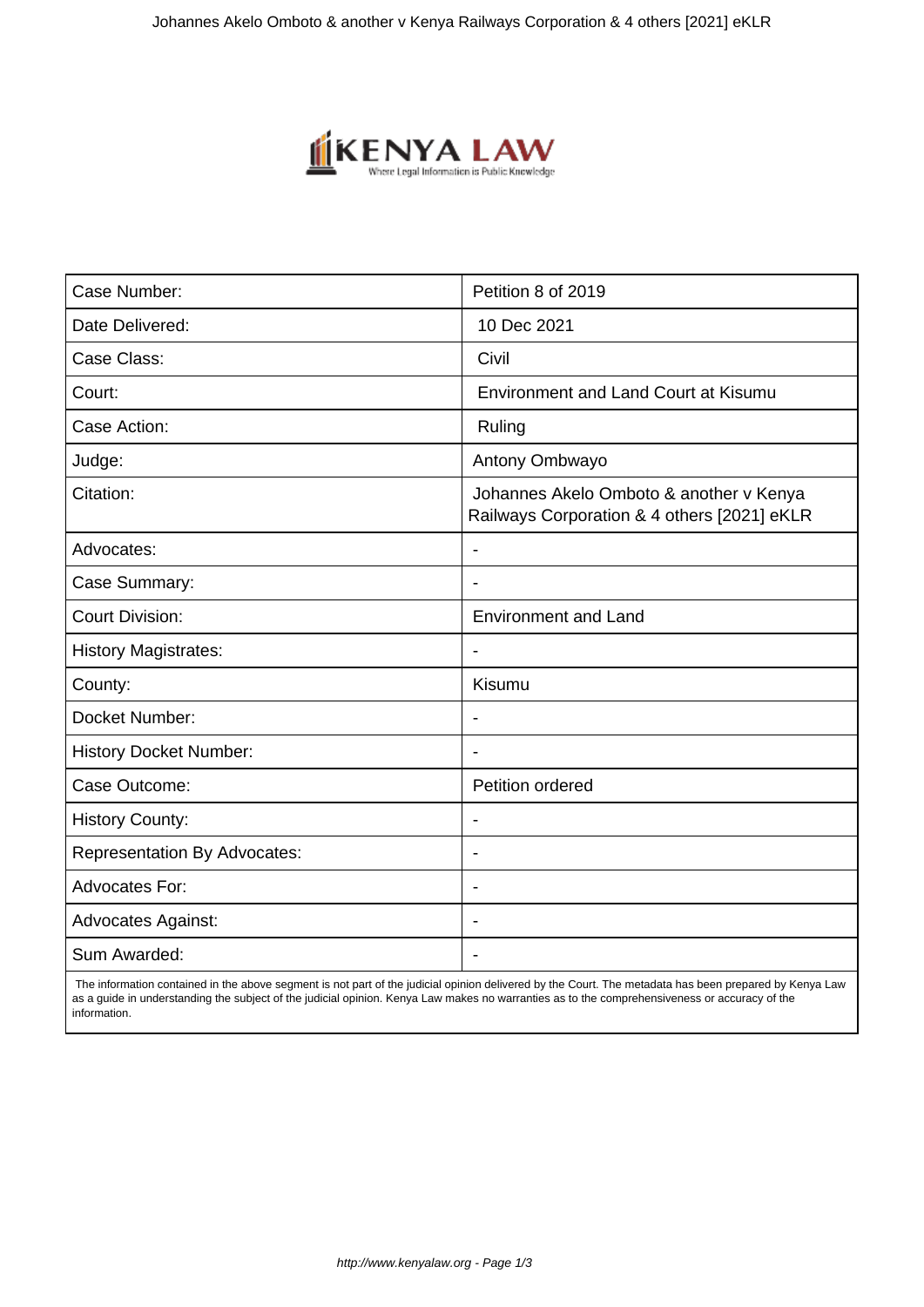# **REPUBLIC OF KENYA**

## **IN THE ENVIRONMENT & LAND COURT OF KENYA AT KISUMU**

### **PETITION NO. 8 OF 2019**

| <b>AND</b>                                     |  |
|------------------------------------------------|--|
|                                                |  |
| THE CABINET SECRE TARY, MINISTER OF INTERIOR & |  |
|                                                |  |
|                                                |  |
|                                                |  |
|                                                |  |

### **RULING**

Johannes Akelo Omboto and Graduce Omboto Akelo have come to this court vide a Notice of Motion dated 7/10/2021 seeking orders that an order of committal be made against the contemnor herein Captain Jotham Odera for such period as this court may deem fit and just and the costs for the application be provided for. The application is based on grounds that t**his Honourable Court issued an Order on 18th March, 2021 restraining the Respondents from evicting the Petitioners or taking possession of the suit property until the appeal filed by the 1st Respondent is heard and determined.**

**The order of this court was duly served upon the Respondents and their agent one Captain Jotham Odera who was stationed at the Petitioners' property. The said Captain Jotham Odera despite having knowledge of the order through service upon him and the Respondents has without any colour or justification taken possession of the Petitioners suit property. It is imperative that the contemnor Captain Jotham Odera be punished by this Honourable Court for him to respect due process and honour curt orders to avert lawlessness. The Respondent has demonstrated absolute disregard and contempt of the Court Order issued by the Court despite having been served the order.**

The application is supported by the affidavit of Johannes Akelo Omboto who states that this Honourable Court issued him with an order dated  $18<sup>th</sup>$  March, 2021 restraining the Respondents from evicting him or taking possession of the suit property until the appeal filed by the  $1<sup>st</sup>$  Respondent is heard and determined. The order of this court was duly served upon the Respondents and their agent one Captain Jotham Odera who was stationed at the Petitioners property. That the 1<sup>st</sup> Respondent's appeal is still pending and has never been set down for hearing.

That the said Captain Jotham Odera despite having knowledge of the order through service upon him and the Respondents has without any colour or justification taken possession of may suit property. It is imperative that the contemnor Captain Jotham Odera be punished by this Honorable court for him to respect due process and honour court orders to avert lawlessness. That the Respondent has demonstrated absolute disregard and contempt of the Court Order issued by this court despite having been served the order.

I have considered the application, Supporting affidavit and the replying affidavit and do find that on the 18/3/2021, this court made